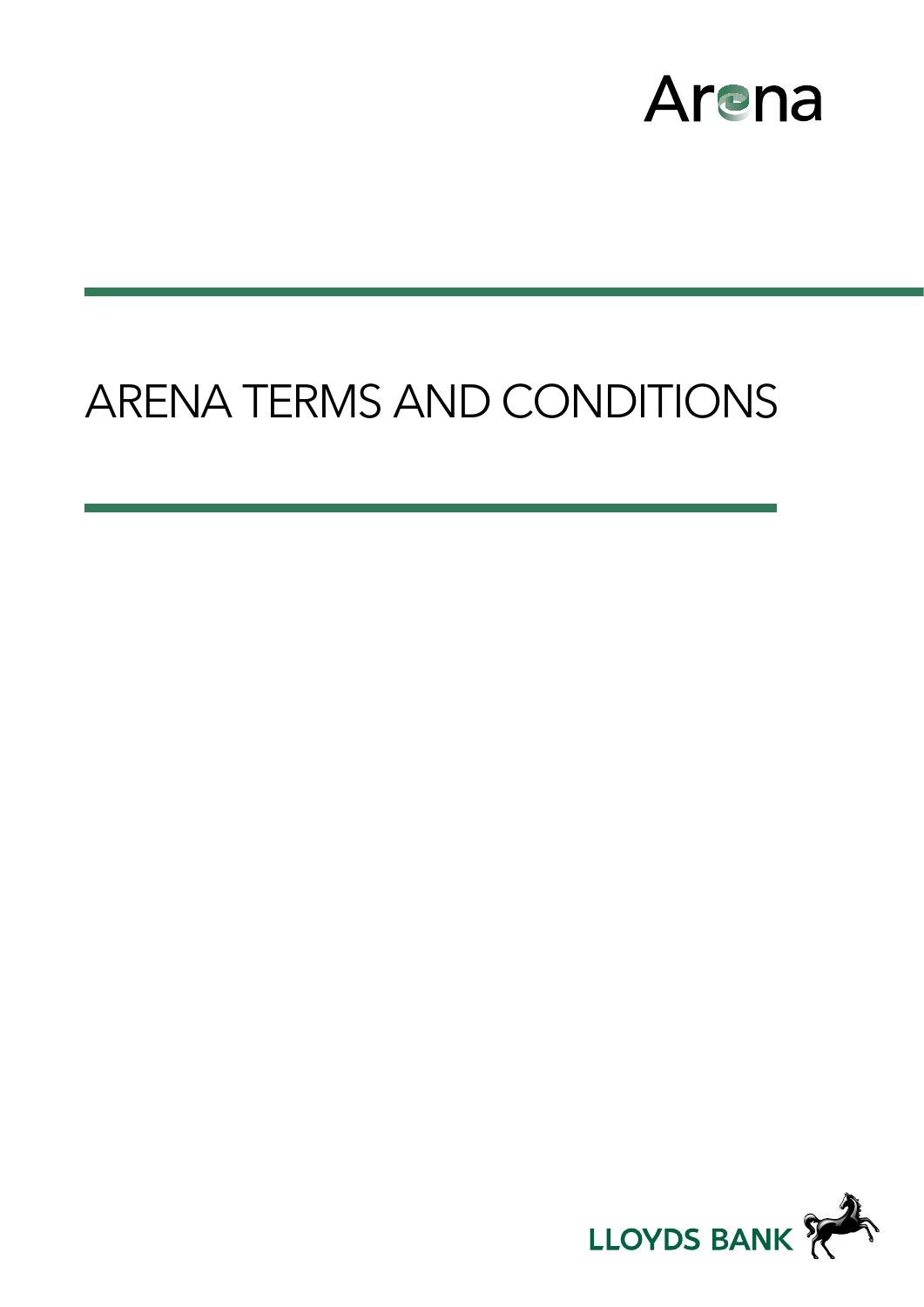# 1. THE PARTIES TO THIS DOCUMENT

- 1.1 Unless the context suggests otherwise:
	- 1.1.1 references to "we", "us" and **"our"** in this document (the "Arena Terms") are references to the relevant banking institution that you normally deal with, which shall be either Lloyds Bank plc, Bank of Scotland plc; or Lloyds Bank Corporate Markets plc and
	- 1.1.2 references to "you" and "your" are references to you as a client or customer of Lloyds Bank plc, Bank of Scotland plc or Lloyds Bank Corporate Markets plc.
- 1.2 Lloyds Bank plc is a company registered in England and Wales with company number 2065. The registered office of Lloyds Bank plc is at: 25 Gresham Street, London EC2V 7HN. Lloyds Bank plc is authorised by the Prudential Regulation Authority and regulated by the Financial Conduct Authority and the Prudential Regulation Authority 3.3 under registration number 119278.
- 1.3 Bank of Scotland plc is a company registered in Scotland with company number SC327000. The registered office of Bank of Scotland plc is at: The Mound, Edinburgh EH1 1YZ. Bank of Scotland plc is authorised by the Prudential Regulation Authority and regulated by the Financial Conduct Authority and the Prudential Regulation Authority under registration number 169628.
- 1.4 Lloyds Bank Corporate Markets plc is a company registered in England and Wales with company number 10399850. The registered office of Lloyds Bank Corporate Markets plc is at: 25 Gresham Street, London EC2V 7HN. Lloyds Bank Corporate Markets plc is authorised by the Prudential Regulation Authority and regulated by the Financial Conduct Authority and the Prudential Regulation Authority under registration number 763256.
- 1.5 Lloyds Bank Corporate Markets plc, is a wholly owned subsidiary of Lloyds Banking Group. This is a separate entity to Lloyds Bank plc and Bank of Scotland plc which covers all of the Group's retail and most commercial activities in the UK. Due to its product offerings, the counterparties and the markets in which they operate, Lloyds Bank Corporate Markets plc may be exposed to a different degree of risk compared to Lloyds Bank plc or Bank of Scotland plc. This is a reflection of the separation of the wholesale and investment banking activities which Lloyds Bank Corporate Markets plc may undertake, from the retail banking activities of the other entities.
- 1.6 Lloyds Bank is a trading name of Lloyds Bank plc, Bank of Scotland plc and Lloyds Bank Corporate Markets plc. Eligible deposits with Lloyds Bank are protected by the Financial Services Compensation Scheme (FSCS). Further information about the scheme (including the amounts covered and eligibility to claim) can be obtained from the FSCS via its website www.FSCS.org.uk or by calling the FSCS on 0207 741 4100 or 0800 678 1100.

# 2. SCOPE OF THIS DOCUMENT

- 2.1 These Arena Terms supplement the General Terms of Business, which apply to the overall corporate banking relationship between you and us, and set out certain important regulatory matters.
- 2.2 These Arena Terms apply specifically to our provision and to your and any of your Users' use of Arena, including to you and your Users' use of the Platform, to any Orders, and to any Transactions.
- 2.3 In addition, any Transactions may also be subject to the relevant Transaction Terms, and also to any terms specified in the relevant Transaction Acknowledgement.
- 2.4 Any relevant Transaction Acknowledgement, any relevant Transaction Terms, these Arena Terms and the General Terms of Business (if applicable) (together, the "Arena Agreements") each constitute legally binding agreements between you and us. If there is any conflict between any of the Arena Agreements, the order of priority shall be as per the list at the beginning of this Clause 2.4.

2.5 These Arena Terms will become legally binding between you and us on the date that your authorised representative completes the Arena Registration Form and accepts these Arena Terms on your behalf.

# 3. YOUR USE OF ARENA

- 3.1 If you are an existing corporate banking customer of us, you may apply (in the manner we specfy) to register to use Arena. We reserve the right to reject, for any reason, any such application for registration.
- 3.2 You must specify in your application for registration at least one User. If you subsequently wish to authorise any additional User, you must submit an additional application for registration in respect of each such User.
- If at any point following your registration to Arena you wish to cancel any individual User's subscription, or disable a module you have previously subscribed to, you must notify us in writing. We shall use reasonable endeavours to unsubscribe the relevant User or module (as applicable) as soon as reasonably practicable but in any event, no later than five (5) days following receipt of such notification.
- Without prejudice to any other rights any remedies that we may have under this Agreement and at law, we may at any time, suspend or terminate use of Arena by any individual User, if, in our reasonable opinion, we believe that the User is not complying with these Arena Terms, any Arena materials or the User Guide, or is otherwise using Arena in a manner that we, in our discretion, believe is unacceptable.
- 3.5 You shall not, and shall procure that your Users do not attempt to gain unauthorised access to Arena, to any User accounts, or to any of our other computer systems or networks through hacking, password mining or other means. We may use any legal and technical remedies available to us to prevent or remedy any breach of this Clause 3.5.
- 3.6 You agree that:
	- 3.6.1 any User is authorised by you to use Arena to the full extent that you are permitted to use Arena by us in accordance with these Arena Terms;
	- 3.6.2 we may treat any person who reasonably appears to be a User (including any person using your Login details) as you, and you shall be responsible for the acts and omissions (and any resulting losses) of any such person as if such acts and omissions were your own, whether or not they were acting fraudulently;
	- 3.6.3 you shall be responsible for ensuring that you have in place adequate controls to monitor the use of Arena by Users, and to restrict access to Arena on your behalf to only Users who have been registered with us;
	- 3.6.4 you shall comply, and shall procure that any Users comply, with all applicable terms and conditions relating to the use of Arena, and with all applicable procedures and instructions issued by us; and
	- 3.6.5 you shall not and shall procure that any Users do not use Arena:

 (A) in a way or for a purpose not authorised or intended by us;

 (B) fraudulently, or in breach of Applicable Law or the Arena Agreements;

(C) other than for your own commercial purposes;

 (d) in an offensive manner by the use of abusive, foul or derogatory language or otherwise; or

 (E) in an manner that could damage, disable, overburden or impair our servers or networks or interfere with any other party's use and enjoyment of Arena.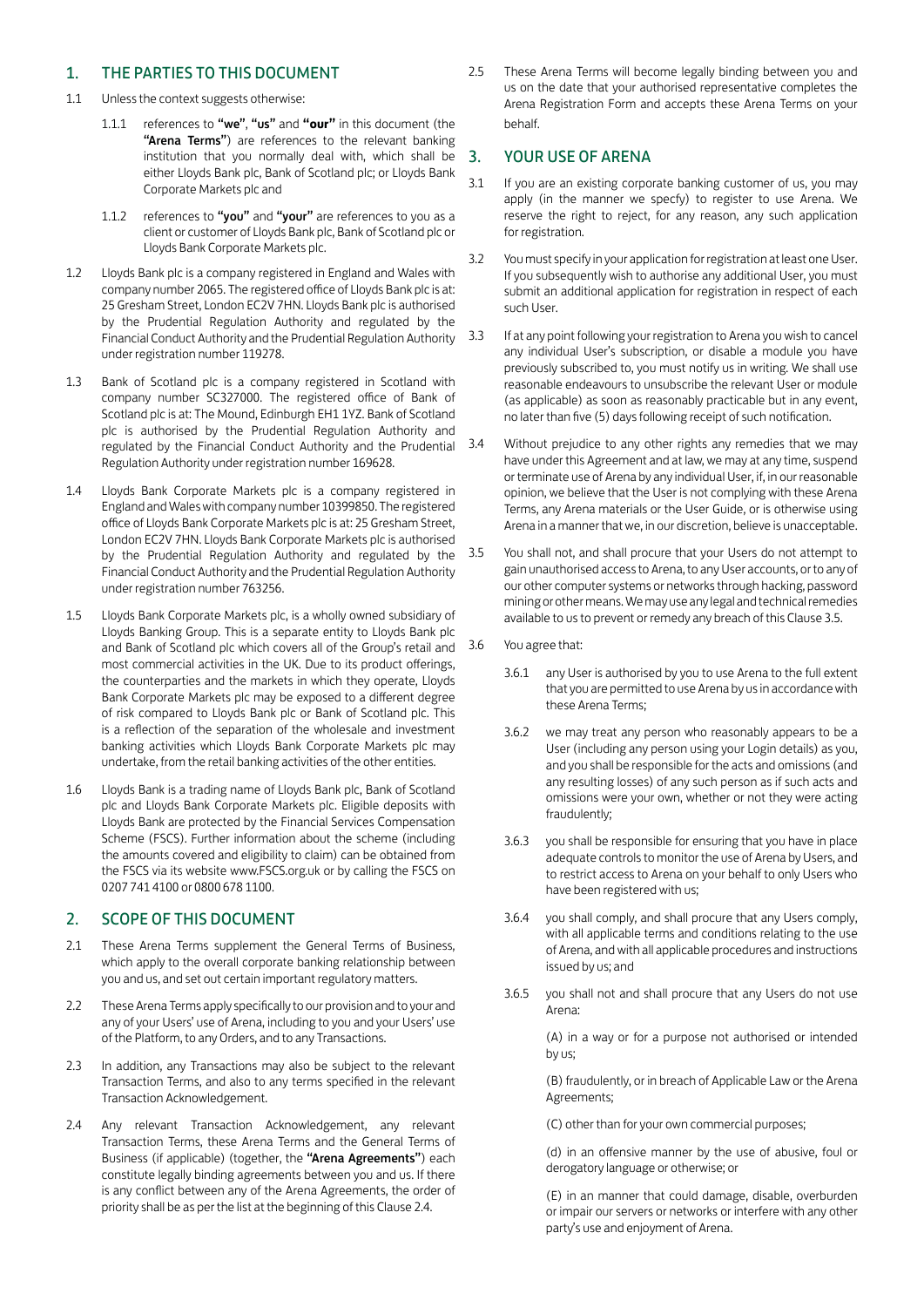## 4. THE BASIS ON WHICH WE PROVIDE ARENA

- 4.1 Arena is a "request for quote" Platform where you may request us to quote a price at which we may be prepared to enter into a Transaction. Requesting a quote does not oblige us to provide you with a quote, or enter into a Transaction.
- 4.2 In addition, all Transactions are entered into on an 'executiononly' basis. In providing Arena we do not provide any advice (although you may receive advice from us as a result of other services that we provide).
- 4.3 With the exception of specific modules (for which we may, in our discretion, require further authority from you and your Users to access), any information or tool made available on the Platform is generic and available to all customers. Tools and Information are provided on an 'information-only' basis, and, unless we inform you otherwise, must not be treated as advice that is suitable for you or is based on your individual circumstances. We are not responsible for the decisions that you or your Users make as result of you using any such information or tools and are not liable for any loss or damage that may arise from such decision.
- 4.4 We make no warranty or representation as to the accuracy of any content displayed on the Platform, except to the extent permitted by Applicable Law.
- 4.5 Where the Platform contains links or makes reference to other resources provided by third parties (such as websites), these are provided for your information only. We have no control over the content of any third party resources, and we accept no responsibility for them or for any loss or damage that may arise from your use of them.
- 4.6 Where the Platform contains links or makes reference to other resources provided by third parties (such as websites), you agree to use and to procure that your Users use such resources in accordance with the terms on which the relevant third party provides them to us, such terms to be notified by us to you from time to time.
- 4.7 Where you obtain any information from Arena that is provided by third parties, you may only store any news elements of that information for a maximum of thirty (30) days following receipt of such information.
- 4.8 Access to and use of the Platform is at your own risk and we do not warrant that the use of the Platform or any material downloaded from it will not cause damage to any property, or otherwise minimise or eliminate the inherent risks of the internet including but not limited to loss of data, computer virus infection, spyware, malicious software, trojans and worms.

# 5. USE OF INTERACTIVE TOOLS ON ARENA

- 5.1 Without prejudice to the provisions in Clause 4 above, the following shall apply to the use by you or any User of any chat function (an "Interactive Tool") made available on Arena:
	- 5.1.1 the Interactive Tool is intended to provide a real time communication channel for discussion between you and us of matters relating to Transactions and financial markets. You may only use it for this purpose and in accordance with your trade, business or profession and not for any other purpose or with or for any third party;
	- 5.1.2 the Interactive Tool must not be used to transmit any message or attachment thereto which you or any User knows to be untrue, misleading, or which is unlawful, abusive (in any manner), libellous or otherwise would be viewed by a reasonable person as being objectionable in any way. Where you send any file or attachment using the interactive Tool, you will ensure that it is free from any computer virus or other malware that may damage or hinder our systems;
- 5.1.3 your, and each of your Users' use of the Interactive Tool shall be subject to your compliance with Applicable Law. We may from time to time impose restrictions on your use of the Interactive Tool, including but not limited to, the number of messages, size of message and/or attachments you may post using the Interactive Tool, the hours and frequency of availability of the Interactive Tool and the duration for which messages posted on the Interactive Tool may be viewed; and
- 5.1.4 we may also retain and preserve messages and information posted by you on the Interactive Tool for our own use as we deem necessary and to comply with Applicable Laws. We may be obliged to disclose such information where required by Applicable Law, where requested by a regulatory or other governmental authority, or where necessary in order to protect us. We shall not be liable to you for any failure, defect or unavailability of the Interactive Tool including the loss or deletion of any message or attachment posted by you or us using the Interactive Tool.
- 5.2 For the avoidance of doubt, we are not under any obligation to provide an Interactive Tool to you and may remove any Interactive Tool at any point.

## 6. AVAILABILITY OF THE PLATFORM

- 6.1 We will use our reasonable endeavours to make the Platform available from Monday to Friday between the hours of 7am – 6pm, but we do not guarantee that it will be available continuously during this time.
- 6.2 Your access to the Platform, any part of the Platform or any services provided on the Platform, may also be occasionally suspended or restricted to allow for:
	- 6.2.1 repairs, maintenance, technical or operational reasons or for the introduction of new facilities or services;
	- 6.2.2 the situation in which the supply of any service that we use to provide the Platform becomes unavailable to us for whatever reason and for whatever period or any contract or arrangement necessary for the provision of the Platform is terminated or suspended; or
	- 6.2.3 our compliance with Applicable Law.
- 6.3 We will attempt to limit the frequency and duration of any suspension or restriction of the Platform, any part of the Platform or any service provided on the Platform and if we are able to, will give you prior notice of any outage, suspension or restricted use of the Platform as soon as reasonably practicable.
- 6.4 If you are unable to connect to the Platform, any part of the Platform or any service provided on the Platform for any reason you should contact the Helpdesk or your Relationship Manager for assistance.
- 6.5 The quality of your connection to the Platform, as well as rapid market fluctuations, may affect the speed at which information is displayed and refreshed on your computer. Therefore we cannot guarantee that any information (including prices) displayed on your computer at any time will be up-to-date.
- 6.6 If access to the Platform, any part of the Platform or any service provided on the Platform is suspended or restricted to you or any of your Users for a continuous period of more than five (5) days, you may, as your sole and exclusive remedy for the inability to use the Platform or any part of the Platform, terminate these Arena Terms upon prior written notice to us.

# 7. YOUR OBLIGATIONS IN RELATION TO SECURITY

7.1 We shall provide you with a username for each User. Each User is responsible for setting the password for their username.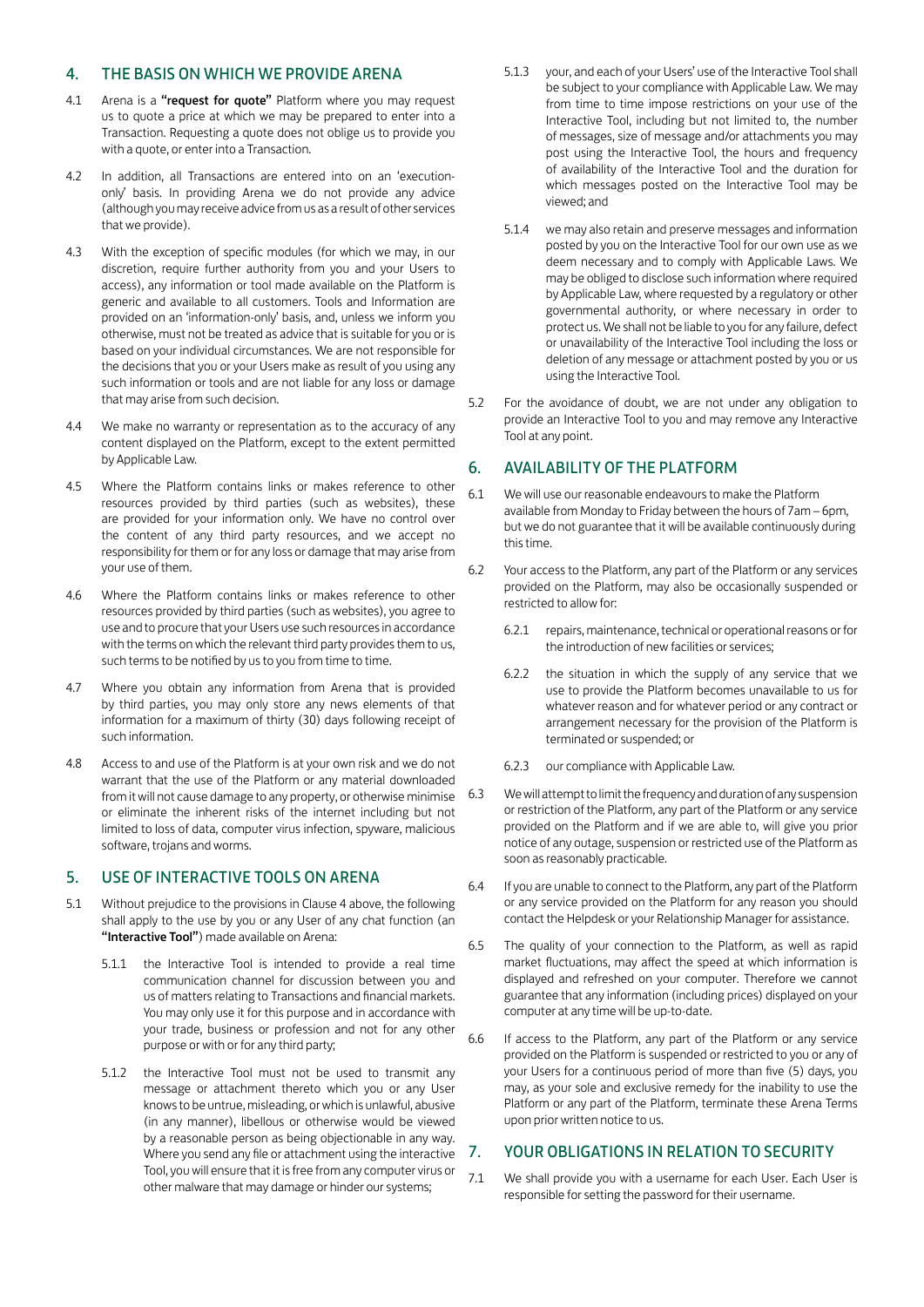- 7.2 You must, and must procure that all Users, keep all information that you hold relating to Arena (including all Login details), confidential at all times. We shall have no duty to verify the identity of any person purporting to be a User, other than by validating their Login details.
- 7.3 If you know or suspect that the security of the Platform has been compromised or is likely to be compromised (for example because a person who is not a User has obtained or is likely to obtain your Login details without our approval, or because your Login details have been lost or disclosed without authorisation) or that Arena has been or is likely to be misused, you must notify us immediately.

## 8. YOUR OBLIGATIONS IN RELATION TO I.T.

- 8.1 You are responsible for making sure that you and your Users are able to access the Platform whilst it is available. This includes having access to a computer that meets any recommended system requirements displayed on the Platform and/or notified to you from time to time.
- 8.2 You shall not (and nor shall you permit your Users or any third party to):
	- 8.2.1 use any software or other tool, or take any action, which may compromise the security and control of access (both physically and logically) to the Platform by any unauthorised person;
	- 8.2.2 create any links to or from any website to any part of the Platform, or cause the Platform to appear in any form (whether by framing, hypertext or otherwise) other than that presented by us;
	- 8.2.3 adapt, alter, modify, copy, decompile or reverse engineer or otherwise reduce into human-readable form, any part of the Platform (or any information, techniques, tools (including the Interactive Tool) data or designs relating to the same); or
	- 8.2.4 transmit or upload any material that contains viruses, trojan horses, worms, time bombs or any other harmful programs which may interfere with or disrupt Arena or any of our systems.

# 9. INSTRUCTIONS

- 9.1 This Clause 9 applies to any Instructions given by you (from any User) to us. In addition, instructions that are Orders will also be subject to the provisions in Clause 10 below.
- 9.2 You shall be responsible for the content, completeness and accuracy of all Instructions, irrespective of how they are submitted.
- 9.3 We shall only be required to process an Instruction if it has been successfully received by us. If you are unsure as to whether or not an Instruction has been received or processed by us, it is your responsibility to contact the Helpdesk to confirm this.
- 9.4 Our receipt of any Instruction issued by you, or which reasonably purports to have been issued by you, shall constitute full and unconditional authority to us to carry out or act upon that Instruction, and we shall not be required to enquire as to the validity of any Instruction (unless we have received prior notice from which would reasonably indicate that such Instruction is invalid).
- 9.5 Except to the extent required by Applicable Law, we do not warrant or represent that we will process Instructions within any specified timescale. Any indication of timescale that is given to you is an estimate and shall not be binding on us.
- 9.6 We may decline to process, or delay the processing of, any Instruction if, in our absolute and reasonable discretion, we have good reason to do so. If we decline to process, or we delay the processing of, any Instruction, we shall inform you as soon as possible giving our reasons, provided that we are permitted to do so by Applicable Law. We may require you to confirm or clarify any Instruction, to agree to additional terms in relation to the relevant Instruction, to answer any security questions or to conduct any authentication procedures, before we process any Instruction.

## 10. ORDERS AND TRANSACTIONS

- 10.1 Each Transaction you enter into will be subject to any applicable Transaction Terms and the terms of the relevant Transaction Acknowledgement.
- 10.2 An Order (which will be deemed to arise upon your acceptance of any price quoted by us on the Platform) will only be deemed to be received by the Platform at the time at which the Platform actually receives it, which may not be immediately after you submit that Order.
- 10.3 The time at which any Order is accepted and a Transaction is entered into shall be the time at which the Platform generates a Transaction Acknowledgement in respect of such Order. Once you have received the Transaction Acknowledgement you are irrevocably bound to the terms of the Transaction between you and us, and in particular you then bear the risk of any movement in market rates or prices.
- 10.4 Any Transaction will be binding between you and us irrespective of whether you read or acknowledge the Transaction Acknowledgement.
- 10.5 If you place an Order but are unsure as to whether or not a Transaction has been entered into (for example because you have not received a Transaction Acknowledgement), you must contact the Helpdesk as soon as possible.
- 10.6 Any reference notes that you submit with an Order shall not form part of the Order, and shall not affect the terms of any Transaction or the terms of any other Arena Agreement, unless specifically confirmed by us in the Transaction Acknowledgement.
- 10.7 Any applicable rates (including interest rates and conversion rates) and charges shall be set by us in accordance with the relevant Transaction Terms or Transaction Acknowledgement.

## 11. ERRORS

- 11.1 You are responsible for checking and for procuring that your Users check any Transaction Acknowledgement that is sent by us.
- 11.2 From time to time, errors and omissions may occur in respect of Platform or Transactions (each an "Error"). If you know or suspect or are notified by any User that an Error has occurred:
	- 11.2.1 you must notify us as soon as possible of the circumstances of the Error arising; and
	- 11.2.2 we will then do our best to investigate those circumstances, and (where permitted by Applicable Law) we will notify you of our findings and any appropriate remedial measures that we will take.
- 11.3 Without prejudice to any rights we may have under Applicable Law, whilst we do not perform any "last look" procedures on Orders, we will not be bound by any Transaction (whether or not in respect of which a Transaction Acknowledgement has been generated by the Platform) which purports to have been made at a price quoted by us which manifestly does not represent the current market value for an Order of the size and nature specified at the relevant time, provided such Error is recognised by us within four (4) hours following the entering into of any such Transaction.

## 12. YOUR WARRANTIES

- 12.1 When you, and in turn your Users: (i) apply to register for Arena (whether for the first time or to register an additional User); (ii) log on to Arena; (iii) submit any Instruction; or (iv) enter into any Transaction, we are entitled to rely on the following warranties representations and undertakings as having been given by you (and you must notify us immediately if any of these are not the case now or at any point in the future):
	- 12.1.1 you are not in breach of any Arena Agreement, and have not breached any Arena Agreement without informing us;
	- 12.1.2 you are not infringing the rights of any third party, including intellectual property rights;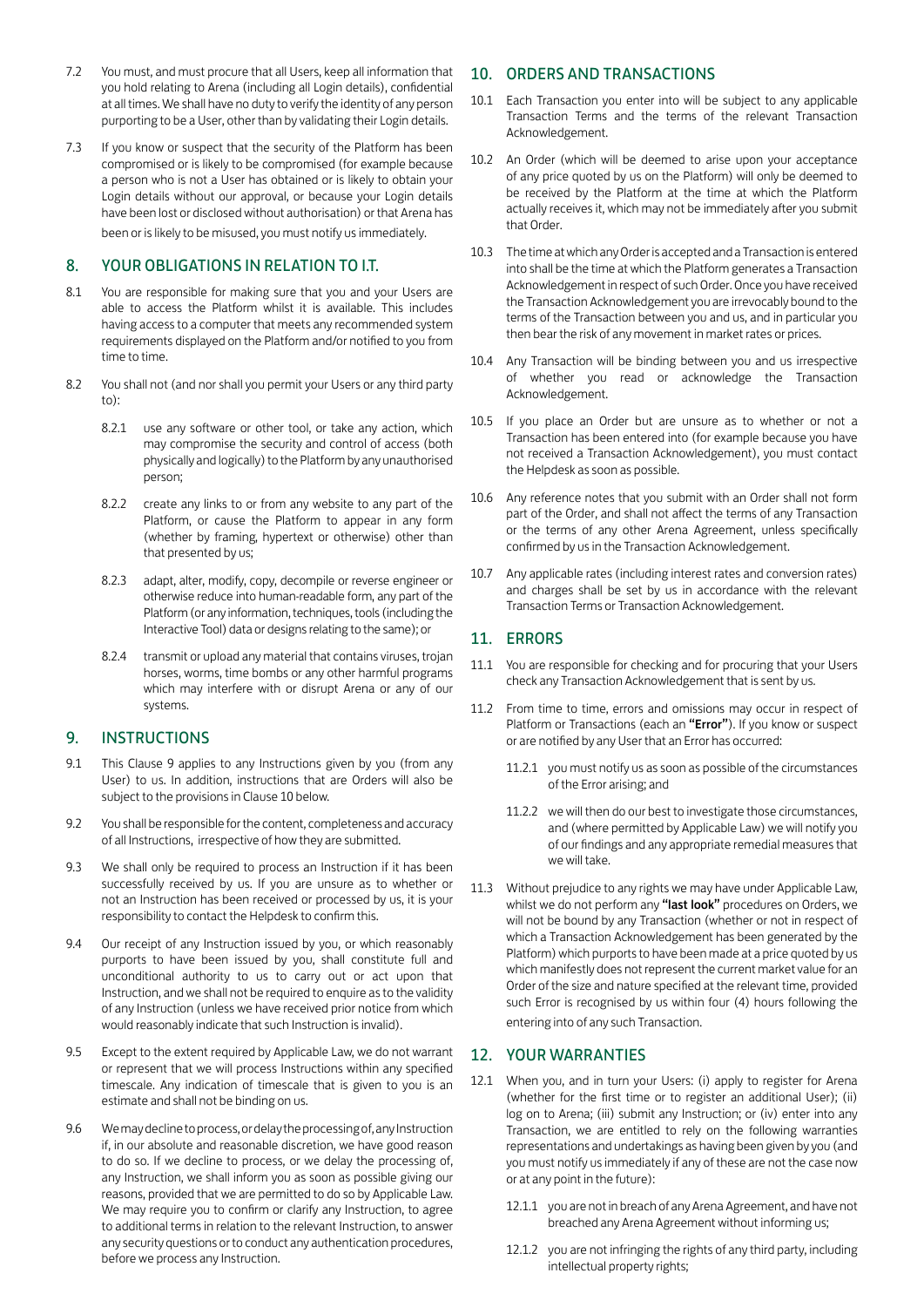- 12.1.3 you are, and will remain, in full compliance with Applicable Law, and nothing under Applicable Law prohibits or restricts you from using Arena or fulfilling your obligations under the Arena Agreements;
- 12.1.4 all information that you or any of your Personnel (including any User) supply to us from time to time (whether via a registration form or otherwise) is complete, true, accurate and not misleading in any respect and you will inform us immediately, in writing, of any change to the information you have previously provided to us that could affect our dealings with you;
- 12.1.5 if you are a body corporate or unincorporated association, you are validly existing in accordance with Applicable Law and have obtained all necessary consents and authorisations under your constitutional or organisational documents;
- 12.1.6 you are using Arena in the course of your trade, business or profession, and not as a consumer;
- 12.1.7 except where we have agreed otherwise in writing, you act on your own behalf and not as the agent or representative of any other person, and where you do have our agreement to act on behalf of a third party (including any Affiliates), you have the authority to do so.

# 13. LIABILITY

- 13.1 This Clause 13 sets out our entire liability (including any liability for the acts or omissions of our Personnel and sub-contractors in respect of Arena) arising out of or in connection with these Arena Terms, including as a result of any breach of an Arena Agreement, representation, statement, tortious act or omission (including negligence), unless any other relevant Arena Agreement expressly stipulates otherwise.
- 13.2 All warranties, conditions and terms concerning Arena which might otherwise be implied (whether by statute, common law or otherwise) are expressly excluded to the fullest extent permitted by Applicable Law, unless any other relevant Arena Agreement expressly stipulates otherwise. In particular, we expressly disclaim all warranties or merchantability, satisfactory quality or fitness for a particular purpose, and all warranties that Arena will be error free or will operate without interruption.
- 13.3 You acknowledge and agree that these Arena Terms have been entered into between you and us. Nothing in these Arena Terms shall be interpreted as creating or be deemed to create a direct contractual relationship between us and any User and we shall therefore have no liability (nor shall any of our Personnel have any liability) to any of your Users for any losses, costs, claims, damages and expenses sustained or incurred as a result of their use of Arena.
- 13.4 We shall not be liable (and nor shall any of our Personnel be liable) for any loss of profits, loss of opportunity, decline in the value of any of your investments, assets, or Transactions, loss of business, loss or corruption of data, loss of goodwill, anticipated savings or similar loss or pure economic loss, whether such loss or damage was direct, indirect or foreseeable or whether or not we were aware that the same could occur. We shall further not be liable (and nor shall any of our Personnel be liable) for any special, indirect or consequential losses, costs, damages, charges or expenses howsoever arising in connection with the Arena Agreements or Arena.
- 13.5 In particular, we shall not be liable (and nor shall any of our Personnel be liable) for any loss or damage arising directly or indirectly from:
	- 13.5.1 any acts or omissions, or the insolvency (or similar), of any third party, including any financial institution or network operator;
	- 13.5.2 our compliance with Applicable Law or the terms of the Arena Agreements, including where we are required not to process your Instructions or where processing your Instructions may breach Applicable Law;
- 13.5.3 us exercising any right we have in accordance with the Arena Agreements, including those under Clause 9.6 and Clause 15;
- 13.5.4 your negligence, fraud or breach of the Arena Agreements or Applicable Law;
- 13.5.5 any failure by you (including any failure by any User) to comply with the terms of the Arena Agreements, the Arena Materials, the User Guide or any other reasonable instructions issued by us from time to time;
- 13.5.6 us being prevented from or delayed in performing our obligations under the Arena Agreements or from carrying on our business due to any Circumstance Outside Our Control;
- 13.5.7 any taxation or increase in taxation incurred by you;
- 13.5.8 any failure by you to insure;
- 13.5.9 any change in market conditions or delay before any Transaction is entered into;

13.5.10 any Error; or

13.5.11 any unavailability of the Platform due to any circumstance.

- 13.6 Our total liability, whether in contract, tort (including negligence or breach of statutory duty) misrepresentation, restitution or otherwise arising out of or in connection with the performance or contemplated performance of the Arena Agreements in any period of twelve (12) months (or if shorter, the period for which these Arena Terms have been in force) up to the date when the liability was incurred shall not exceed the sum of £10,000, unless any other relevant Arena Agreement expressly stipulates otherwise.
- 13.7 If you know, believe or have reason to believe that you (or anyone else) has breached any provision of the Arena Agreements, then you must inform us immediately.
- 13.8 Without prejudice to the forgoing provisions of this Clause 13 you shall fully indemnify us against all losses, costs, claims, damages and expenses which may be sustained or incurred by us as a result, whether directly or indirectly, of:
	- 13.8.1 incorrect, inaccurate or incomplete information or Instructions received from you;
	- 13.8.2 any unauthorised Transactions;
	- 13.8.3 any failure on your part (including failure by any User) to comply with the terms of the Arena Agreements, the User Guide or any other reasonable instructions issued by us from time to time:
	- 13.8.4 you being negligent, acting fraudulently or breaching Applicable Law; or
	- 13.8.5 any claim or allegation that any third party rights have been infringed by your use of Arena (including intellectual property rights).
- 13.9 You agree that the exclusions and limitations as set out in these Arena Terms are reasonable having regard to the circumstances and levels of risk in relation to our obligations under these Arena Terms.
- 13.10 Nothing in the Arena Agreements shall exclude or limit our liability to the extent that such an exclusion or limitation is not permissible under Applicable Law, including liability for death or personal injury caused by our negligence, or for fraud or fraudulent misrepresentation.

# 14. AMENDMENTS

14.1 We may, at our discretion, amend these Arena Terms by providing you with written notice in accordance with Clause 18.7 of such amendment, and/or of the restated Arena Terms as amended. The current Arena Terms (as amended, if applicable) are continuously available for download on the Platform.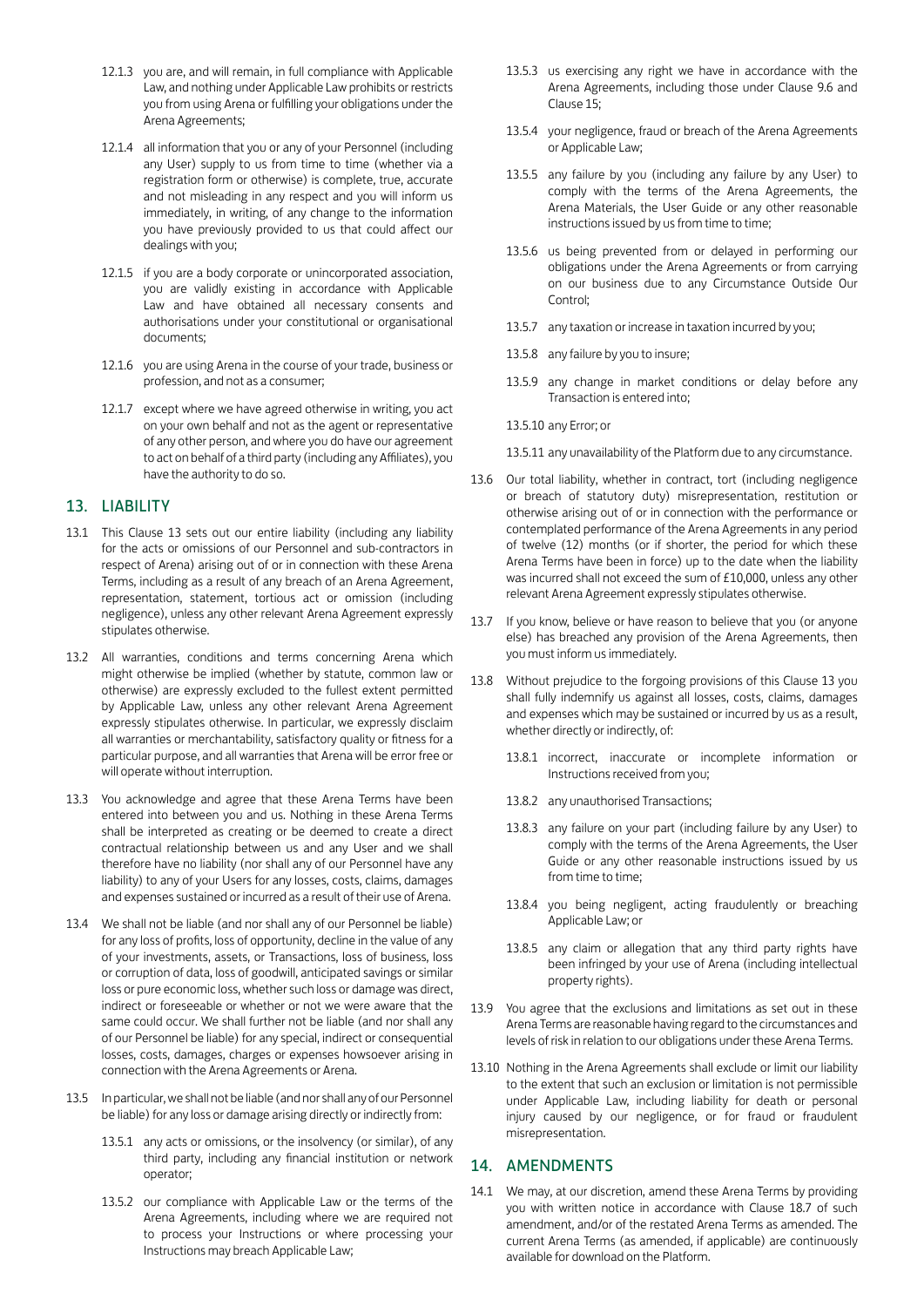- 14.2 Upon provision to you of written notice under Clause 18.7, we may also, at our discretion, notify Users of any such amendment by providing them with written notice via the Platform.
- 14.3 Any amendment to these Arena Terms will apply and become legally binding between you, your Users and us on the date that is thirty (30) days from the date that written notice is sent to you pursuant to Clause 14.1. You are of course free to terminate your use of Arena in accordance with Clause 15.3, if you do not accept the revised terms and conditions.

## 15. TERMINATION

- 15.1 These Arena Terms shall continue in force until terminated as provided in this Clause 15.
- 15.2 We may terminate these Arena Terms with immediate effect, or suspend the provision of Arena on the occurrence of any of the following events:
	- 15.2.1 you or any of your Users, breach any provision of the Arena Agreements or we reasonably believe that you or any of your Users have breached or may breach any provision of the Arena Agreements;
	- 15.2.2 you or any of your Users use Arena for or in connection with any purpose that is in breach of Applicable Law, we reasonably believe that you or any of your Users have or may breach Applicable Law, or Applicable Law requires us to terminate these Arena Terms or suspend the provision of Arena;
	- 15.2.3 you cease to exist as a legal entity, or any steps are taken with a view to such an outcome;
	- 15.2.4 you become insolvent or bankrupt, or any formal steps are taken against you, or procedures are initiated, in respect of your solvency; or
	- 15.2.5 we reasonably believe there is a significantly increased risk that you may be unable to fulfil your liability to pay any amount that is owed to us, or is likely to be owed to us. We shall provide you notice of such termination or suspension, unless we are prohibited from doing so by Applicable Law.
- 15.3 Either you or we may terminate these Arena Terms by giving thirty (30) days' notice in writing to the other.
- 15.4 In the event that your corporate banking relationship with us ends, these Arena Terms will also terminate without further act of either by us.
- 15.5 On termination of these Arena Terms for any reason, and subject to any requirement of Applicable Law:
	- 15.5.1 your right and your Users' rights to use Arena shall cease with immediate effect and no further action may be taken by us in respect of any Instruction, even if such Instruction is received by us prior to such termination;
	- 15.5.2 the accrued rights of the parties as at termination, or the continuation of any provision that is intended to apply after termination, shall not be affected or prejudiced;
	- 15.5.3 any outstanding Order that has not been executed prior to such termination shall be cancelled, unless otherwise agreed; and
	- 15.5.4 the Transaction Terms and Transaction Acknowledgement relevant to any Transaction that was entered into prior to such termination shall not be affected, and where applicable the terms of such Transaction shall remain in force, unless otherwise agreed.

# 16. CONFIDENTIALITY AND PRIVACY

- 16.1 You agree to maintain in confidence and shall procure that each User shall maintain in confidence information disclosed by us to you via the Platform whether in tangible or intangible form and that neither you nor any User shall disclose the same to any third party or use the same except in accordance with the terms of the Arena Agreements.
- 16.2 You understand that we may use your, your Personnel's and any User's information, including all Personal Data (collectively "Information") in accordance with the General Terms of Business (if applicable and including, for the avoidance of doubt, the privacy policy set out in Clause 13 of the General Terms of Business) and this Clause 16.
- 16.3 If you (or anyone acting on your behalf) provide Information on behalf of any Personnel, User or other person or relating to another person, or act for any Personnel or Users who are not present, then you must ensure that you have the relevant person's consent or another lawful basis for the provision of that information, so that we can act in accordance with this Clause 16. Where you act on behalf of a Personnel or User, you must also share with them the details of this Clause 16.
- 16.4 We may disclose your information to third parties in connection with any sale or purchase of part of our business or assets.
- 16.5 To confirm your identity (or that of any of your Personnel or any Users) we may make searches at credit reference agencies, including electoral register information. Such searches may be recorded by the credit reference agencies but will not be used by other lenders or insurers when assessing lending or insurance risks, although they may be used for debt tracing and to prevent money laundering. We may also share your information with fraud prevention agencies and we may disclose your information to comply with Applicable Law.
- 16.6 For our protection, to comply with Applicable Law and to help maintain service quality, we may:
	- 16.6.1 record and monitor all telephone conversations of our trading, operations and marketing staff; and/or
	- 16.6.2 retain any information provided to us by you or any User and/ or correspondence between us and you or us and any User. We may be obliged to disclose such recordings, transcripts, correspondence and/or information where required by Applicable Law, where requested by a regulatory or other governmental authority or where necessary in order to protect us. Those recordings, transcripts, correspondence and/or information may also be used as evidence for the purposes of resolving any disputes with you. Recordings, transcripts, correspondence and information held by us may be destroyed periodically in accordance with our normal practice.

# 17. INTELLECTUAL PROPERTY

- 17.1 You acknowledge and agree that we and/or our licensors own all intellectual property rights in the Arena Materials including any copyright, database rights, trade secrets, trade names, trade marks (whether registered or unregistered) and any other rights and licences in respect thereof and we grant to you a non-transferable, non-exclusive, royalty free right and licence to use the same solely for your internal purposes for the purpose of and to the extent necessary for access to and use of the Platform. You shall have no right to allow any third party other than your Personnel to use the Arena Materials on your behalf.
- 17.2 You grant to us an irrevocable, non-exclusive, royalty free right and licence to use all information supplied by you to us for the purpose of supplying the Platform and shall procure that any person authorised to access and use the Platform shall permit us to use the information related to that person for all purposes in connection with the supply of the Platform.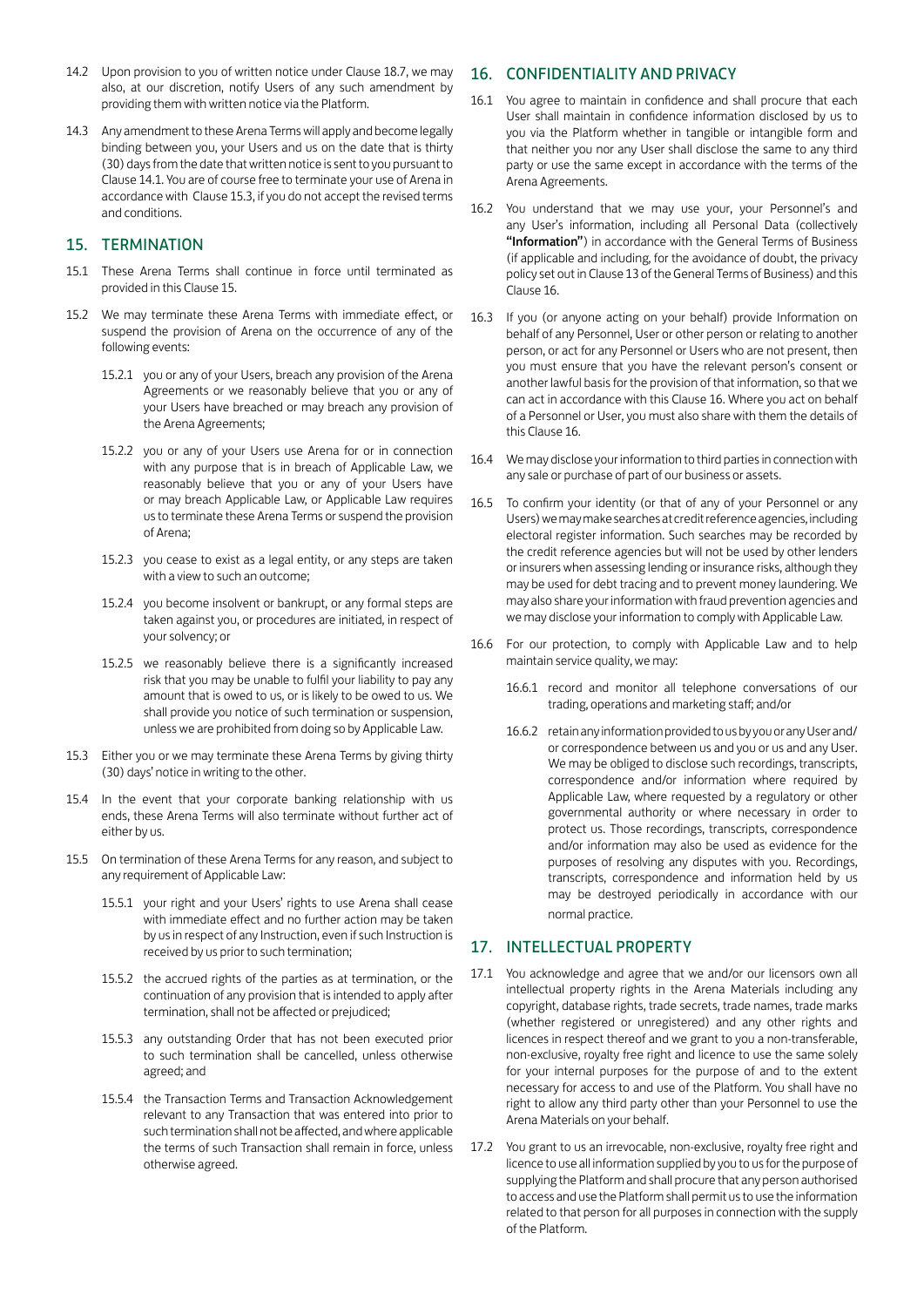- 17.3 You shall have no right to copy, sell, distribute, transmit, sub-licence or duplicate to any third party any part of the Arena Materials including any part of the Arena Data, and you shall have no right to use the Platform to provide services to any third party. You shall not remove any proprietary notice on any part of the Arena Materials including any part of the Arena Data.
- 17.4 You shall comply with any additional restrictions on use of the Arena Materials including Arena Data provided by third party service providers, which we notify you of from time to time.
- 17.5 You agree to indemnify us against all claims, liability, damages, losses, costs and expenses arising as a result of any claim or demand from a third party resulting from a breach by you or any of the restrictions on use of Arena Materials under these Arena Terms.
- 17.6 Subject to Clause 16 and the General Terms of Business (if applicable), we will not sell information supplied to us by you but we reserve the right to anonymise and aggregate information we collect relating to your and our other customers' use of the Platform and to pass this to third parties for our own business purposes.

# 18. COMMUNICATIONS AND NOTICES

- 18.1 All communication between you and us, and all documents and information provided in relation to Arena will be in English.
- 18.2 You consent to us providing you and your Users with information via Secure Email, email and/or by placing such information on the Platform. You also authorise us to communicate with you by first class post, fax, telephone or e-mail at any time whatsoever.
- 18.3 Subject to the remainder of this Clause 18 and to any other agreement between us and you, any Instructions and other notices or messages required to be sent by you to us must be sent using Secure Email.
- 18.4 Orders must be submitted via the Platform and in the manner permitted by the Platform.
- 18.5 If you reasonably consider that an Instruction is time critical, you should contact your Relationship Manager to agree an appropriate alternative means of communication.
- 18.6 Unless otherwise required by this Clause 18, all notices or communications to the Bank must be sent by first class post or delivered by hand to the following address:

 e-Business team Lloyds Banking Group 10 Gresham Street London EC2V 7HN United Kingdom

- 18.7 We may communicate to you via Secure Email, email, first class post or fax, using any contact details that you have notified to us as being up to date.
- 18.8 Any communication that we make or address to any User in respect of Arena shall be deemed to have been made to you.
- 18.9 Any notice submitted by first class post in the UK shall be deemed to have been delivered on the second Business Day after posting, and any notice posted from outside the UK shall be deemed to have been delivered on the eighth day after posting.
- 18.10 Any notice submitted by Secure Email, email, or fax before 4pm (UK time) on a Business Day shall be deemed to have been delivered on that day, but otherwise on the next Business Day, unless a 'not sent' or 'not received' message is received by the sender.

# 19. GENERAL

19.1 We shall be exempted from the requirements of the Electronic Commerce (EC Directive) Regulations 2002 to the maximum extent permitted by Applicable Law.

- 19.2 No failure or delay by us or you to exercise any right or remedy provided under these Arena Terms or by Applicable Law shall constitute a waiver of that (or any other) right or remedy, nor preclude or restrict its further exercise. No single or partial exercise of such right or remedy shall preclude or restrict the further exercise of that (or any other) right or remedy.
- 19.3 If any Clause or part of these Arena Terms is found by any court, tribunal, administrative body or authority of competent jurisdiction to be illegal, invalid or unenforceable, that provision will, to the extent required, be severed from the Arena Terms and this will not affect any other provisions of these Arena Terms which shall remain in full force and effect.
- 19.4 The Arena Agreements (as may be amended from time to time) constitute the complete and exclusive statement of the agreement between you and us with respect to Arena, which supersedes all proposals, oral or written, and all other communications between you and us relating to it. You agree that neither you nor we rely on any undertaking, promise, assurance, statement, representation, warranty or understanding (whether or not in writing) of any person (whether or not a party to the Arena Agreements) other than as expressly set forth in the Arena Agreements.
- 19.5 Unless stipulated otherwise in any relevant Transaction Terms or Transaction Acknowledgement, these Arena Terms, and the documents referred to in them, are made for the benefit of you and us and our respective successors and permitted assigns, are not intended to benefit, or be enforceable by, anyone else, and shall not confer on any person any right to enforce any term which that person would not have had but for the Contracts (Rights of Third Parties) Act 1999.
- 19.6 You shall not assign or transfer any of your rights and obligations under these Arena Terms without our prior written consent. We may assign, transfer or sub-contract all or any of our rights or obligations under these Arena Terms.
- 19.7 If there are two or more persons comprised in the expression "you" or "your", their undertakings and liabilities shall be joint and several and the reference to "you" or "your" shall be deemed to mean any one or more of them.
- 19.8 If you are a partnership, these Arena Terms shall continue in full force and effect and bind each of the partners notwithstanding any change in the name, style or constitution of the partnership whether by the death or the retirement of a partner or partners or the introduction of a new partner or partners or otherwise.
- 19.9 We aim to provide the highest level of service but if you should experience any problem we will seek to resolve it as quickly and efficiently as possible. A copy of the leaflet entitled "How to voice your concerns" may be obtained from your Relationship Manager on request. Our complaint procedures for retail clients and professional clients are referred to in our General Terms of Business.
- 19.10 These Arena Terms and any disputes or claims arising out of or in connection with its subject matter (including non-contractual obligations) shall be governed by, construed and take effect in all respects in accordance with the laws of England. You agree to submit to the non-exclusive jurisdiction of the English courts to settle any dispute or claim that arises out of or in connection with the agreement (and any non-contractual obligations). You acknowledge that the use of Arena in certain countries is subject to specific local legislation and regulations, and you agree to comply with any such legislative requirements and regulations as though they were set out herein.